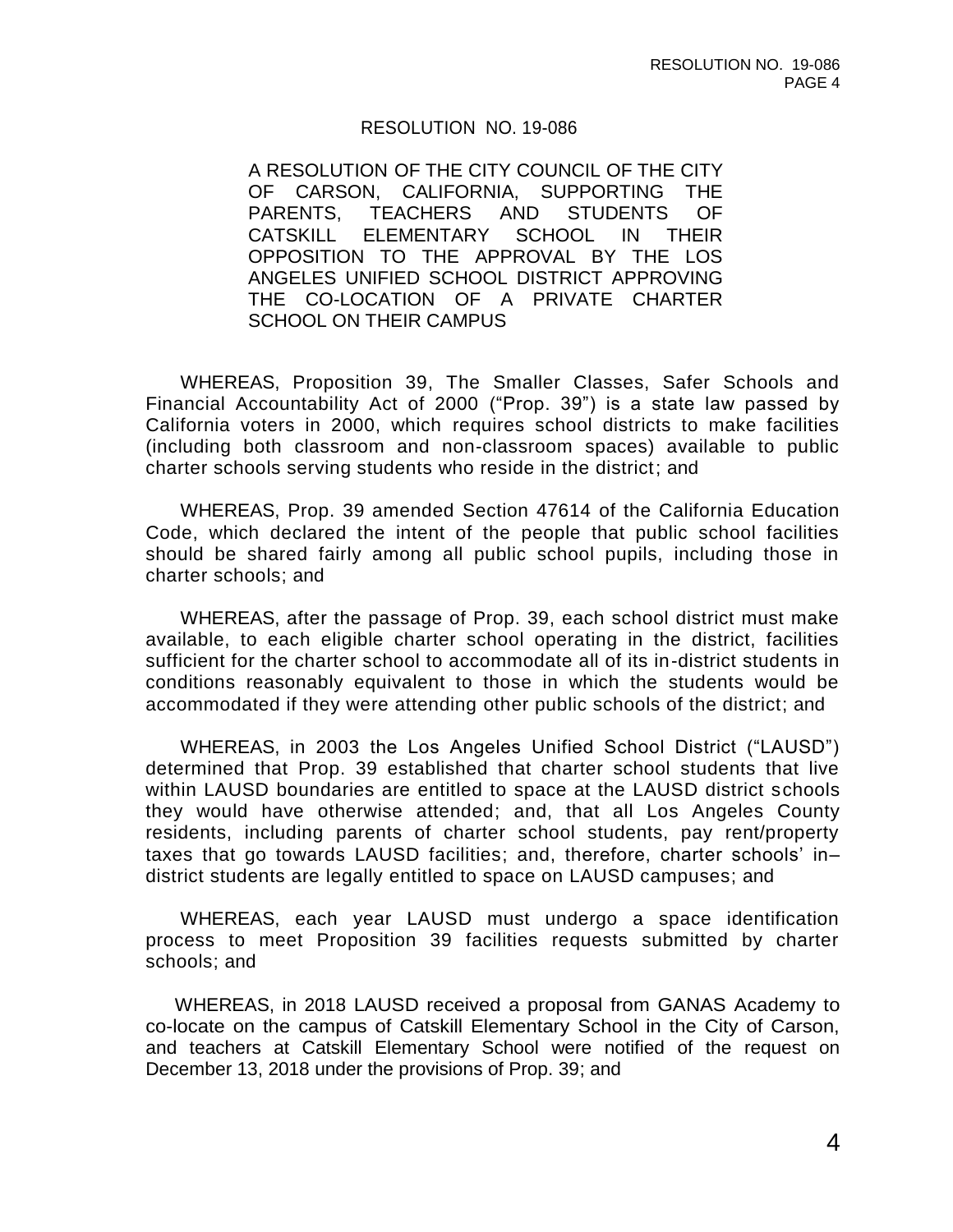WHEREAS, Catskill Elementary School has served students in Carson for 71 years as a public school; and

WHEREAS, under Section 47614 and its own policies LAUSD offered GANAS Academy the Catskill Elementary School site on February 26; and

WHEREAS, Catskill Elementary School currently has 522 students, 30% of whom are English Language Learners and 90% of whom qualify for Federal Title 1 funding, and the parents and teachers at Catskill Elementary School believe the colocation of a private Charter School will destabilize the learning environment of a demographically challenged but improving school; and

WHEREAS, the parents and teachers at Catskill Elementary School believe the facilities analysis of the school conducted by LAUSD, which determined sufficient unutilized or underutilized classrooms, is flawed, as these rooms contribute to the enrichment of the school as computer or science labs, are used for mental health services or interventions, and as art spaces, and the co-location of a private Charter School will contribute to loss or diminishment of these services and denigrate the resources and facilities, and produce a negative effect on the quality of education of Catskill Elementary School students, and ultimately a decline in enrollment; and

WHEREAS, a decline in enrollment at Catskill Elementary School could result in the further loss of teachers, Federal Title 1 funding, and other LAUSD resources; and

WHEREAS, LAUSD has received thousands of signatures from the Carson community opposing this action, and parents and teachers have petitioned the City on behalf of students at Catskill Elementary School for support of their position prior to the May 1, 2019 deadline for GANAS Academy to accept the LAUSD offer of the facility and entering into an agreement for the space.

NOW THEREFORE, BE IT RESOLVED that the City Council of the City of Carson, California supports the parents, teachers and students of Catskill Elementary School in their opposition to LAUSD's decision to co-locate GANAS Academy, a private charter school, on their campus.

PASSED, APPROVED, and ADOPTED this 26<sup>th</sup> day of April 2019.

Mayor Albert Robles

\_\_\_\_\_\_\_\_\_\_\_\_\_\_\_\_\_\_\_\_\_\_\_\_

ATTEST:

\_\_\_\_\_\_\_\_\_\_\_\_\_\_\_\_\_\_\_

City Clerk Donesia Gause-Aldana, MMC